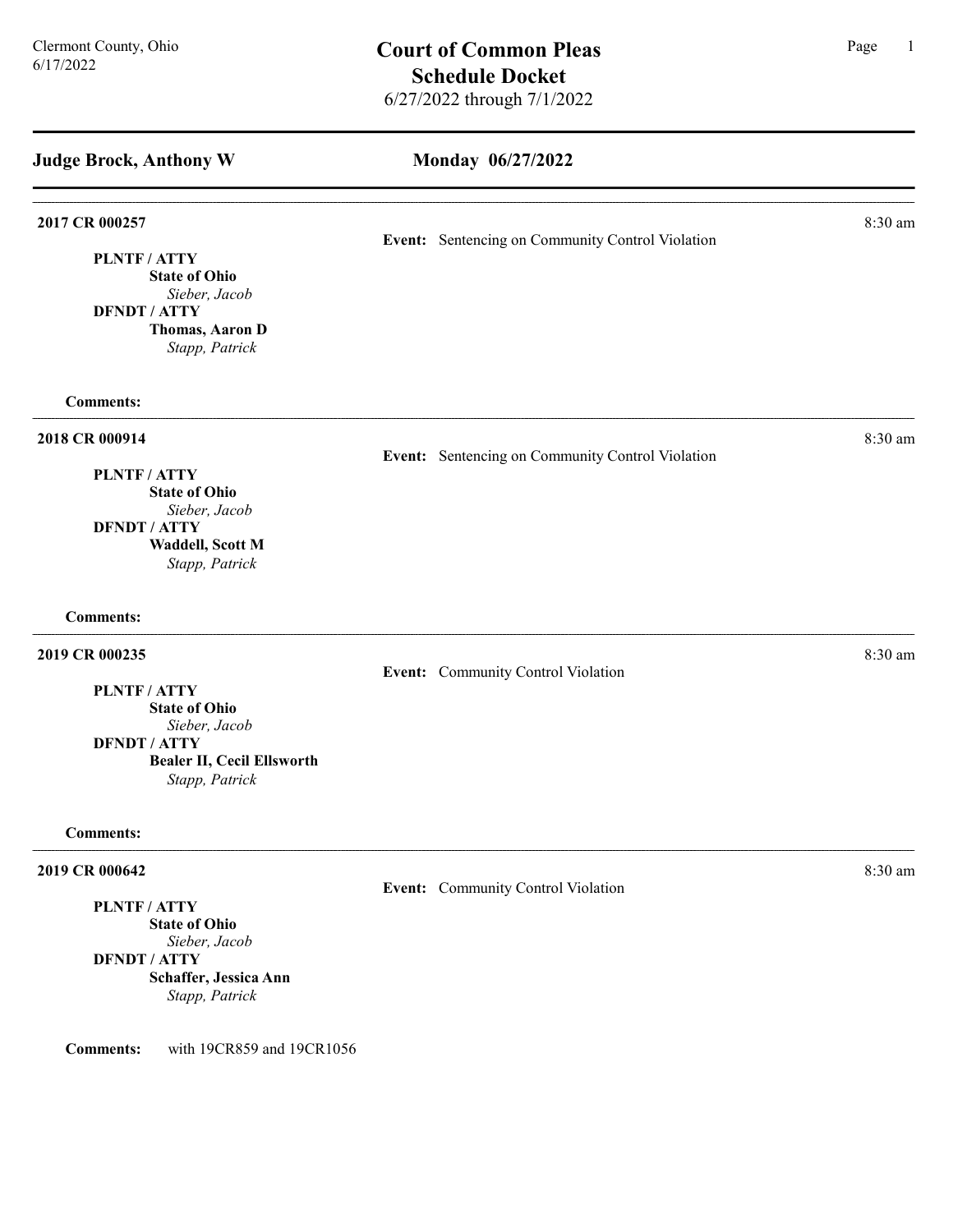# Monday 06/27/2022

| 2019 CR 000859                                                | Event: Community Control Violation | 8:30 am |
|---------------------------------------------------------------|------------------------------------|---------|
| PLNTF / ATTY<br><b>State of Ohio</b>                          |                                    |         |
| Sieber, Jacob<br><b>DFNDT / ATTY</b><br>Schaffer, Jessica Ann |                                    |         |
| Stapp, Patrick                                                |                                    |         |
| with 19CR642 and 19CR1056<br><b>Comments:</b>                 |                                    |         |
| 2019 CR 001056                                                | Event: Community Control Violation | 8:30 am |
| PLNTF / ATTY                                                  |                                    |         |
| <b>State of Ohio</b>                                          |                                    |         |
| Sieber, Jacob                                                 |                                    |         |
| <b>DFNDT / ATTY</b>                                           |                                    |         |
| Schaffer, Jessica Ann                                         |                                    |         |
| Stapp, Patrick                                                |                                    |         |
| <b>Comments:</b><br>with 19CR642 and 19CR859                  |                                    |         |
| 2020 CR 000127                                                |                                    | 8:30 am |
|                                                               | Event: Disposition Hearing         |         |
| <b>PLNTF/ATTY</b><br><b>State of Ohio</b>                     |                                    |         |
| Sieber, Jacob                                                 |                                    |         |
| <b>DFNDT / ATTY</b>                                           |                                    |         |
| Diem, Philip C                                                |                                    |         |
| Stapp, Patrick                                                |                                    |         |
|                                                               |                                    |         |
| <b>Comments:</b>                                              |                                    |         |
| 2021 CVD 01086                                                |                                    | 8:30 am |
| PLNTF/ATTY                                                    | Event: Hearing on Entry            |         |
|                                                               |                                    |         |

Nehus, Jeffrey L Gould, Craigg E DFNDT / ATTY AMS Construction Inc Gruber, Joseph C Administrator Ohio Bureau Bond, Dianna K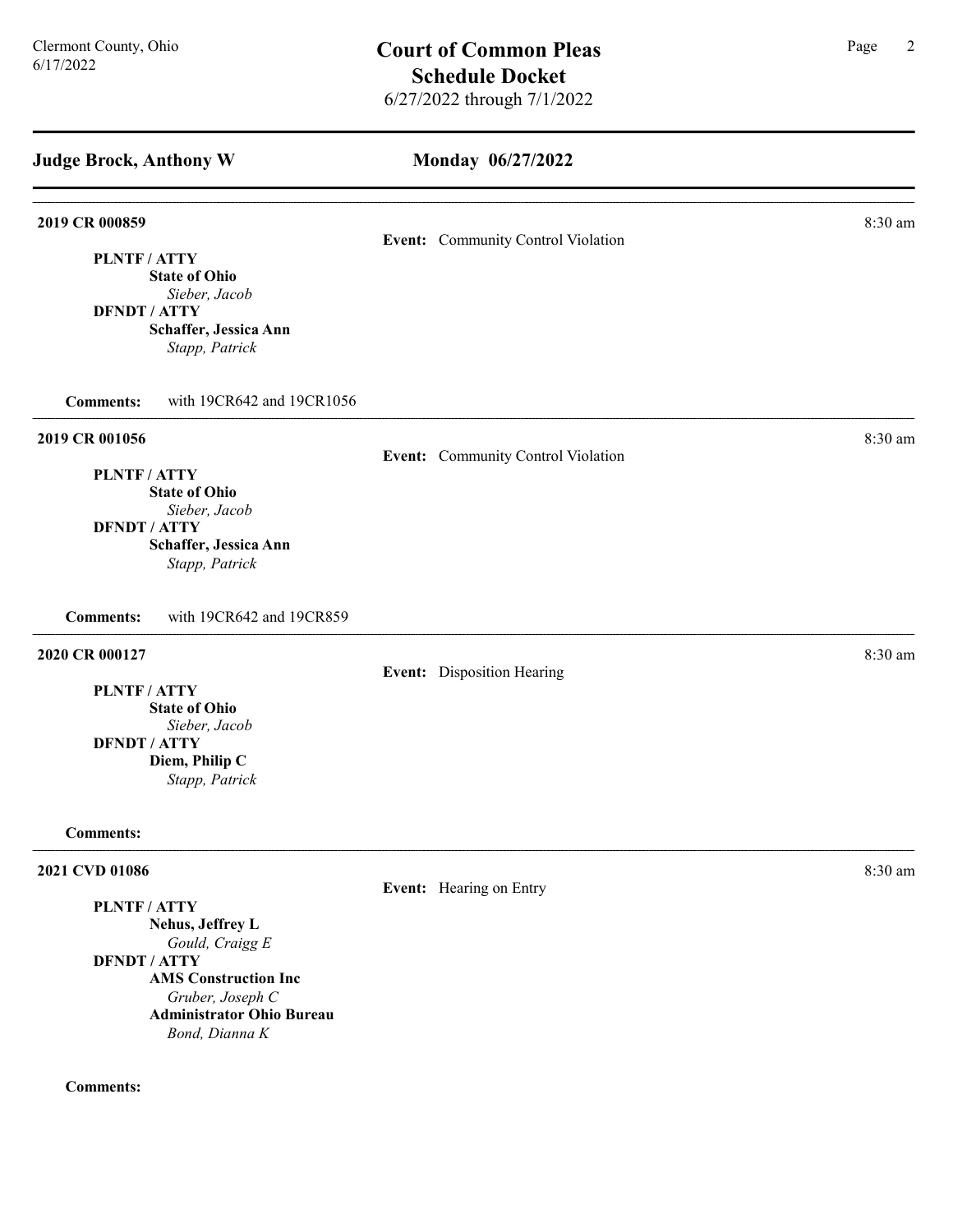## Monday 06/27/2022

### 2022 CR 000351 8:30 am 2022 CR 000351

## Event: Plea or Trial Setting

PLNTF / ATTY State of Ohio

Dattilo, Christina

DFNDT / ATTY

Myers, Darren Michael Lee Parker JR, William Thomas

Comments:

### 2022 CR 000469 8:30 am and 2022 CR 000469

Event: Pre-Trial

PLNTF / ATTY State of Ohio Sieber, Jacob DFNDT / ATTY

Barber, Kimberly K Faris, Zachary

### Comments:

### 2022 CVC 00242 2022 CVC 00242

PLNTF / ATTY

Holsinger, Cadence Buckley, Joel A Carson, Monica DFNDT / ATTY Harper, Katrina Markesbery, Glenn A Kramer-Bayer, Kayla Erven, Thomas P Progressive Casualty Ohio Department of Medicaid Byrne, Robert J Mathews, S Mark

Comments:

Event: Status Conference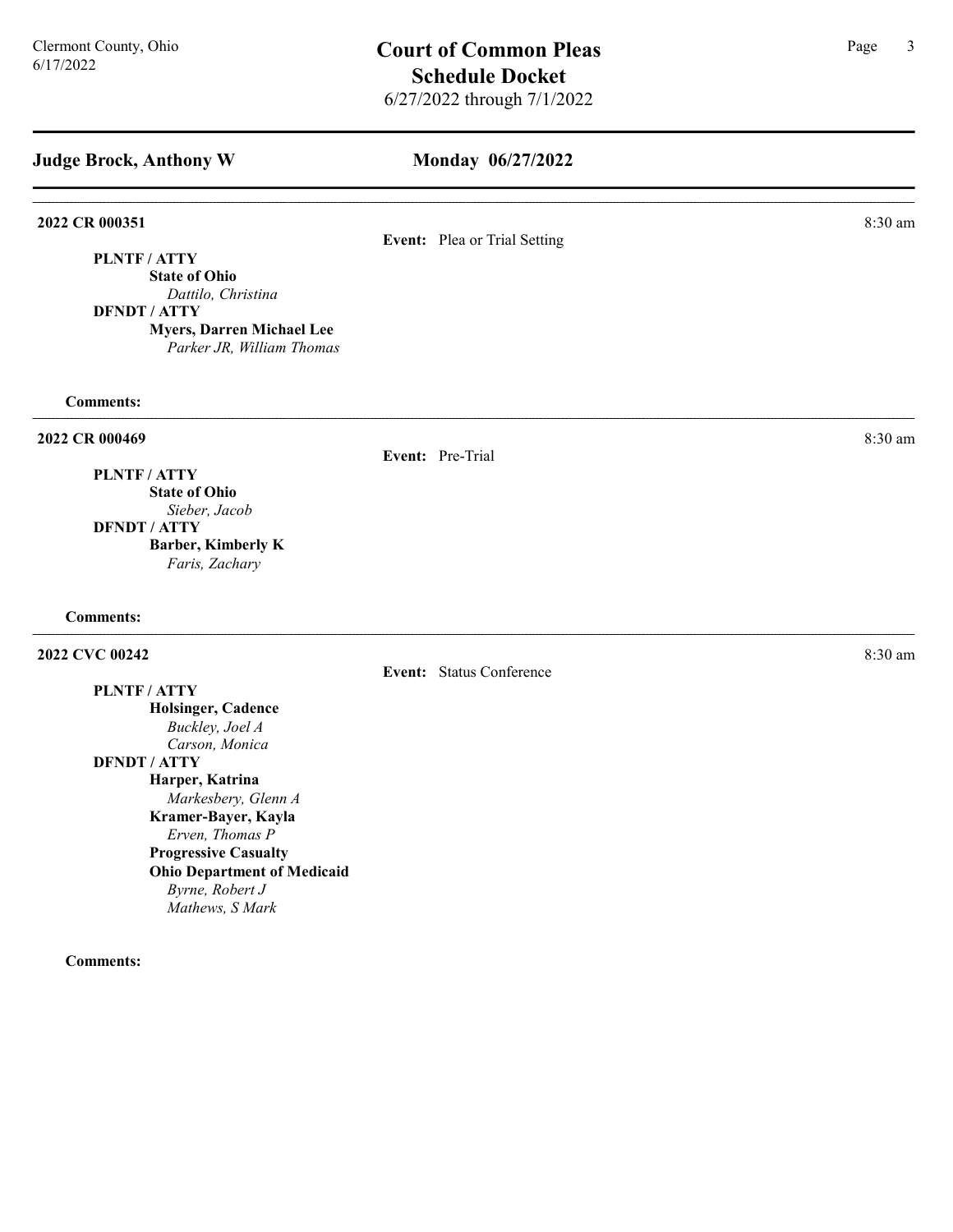### Monday 06/27/2022

Event: Primary Jury Trial-5 Days

### 2022 CVE 00324 8:30 am and 2022 CVE 00324

Event: Status Conference

PLNTF / ATTY

JP Morgan Mortgage Acquisition Corp Clunk, Ethan J DFNDT / ATTY Lynch, Stephanie A Lynch, Brian J State of Ohio Department of Taxation Byrne, Robert J

Treasurer of Clermont County

Fountain, Jason A

#### Comments:

**2019 CVH 01290** 10:00 am **10:00 am** 10:00 am **10:00 am** 10:00 am **10:00 am** 10:00 am **10:00 am** 

# PLNTF / ATTY

### Patton, Douglas Jaggers ESQ, Katiew L Tripp, Peter A Patton, Patty Jaggers ESQ, Katiew L Tripp, Peter A DFNDT / ATTY Meijer Inc Cappel, Carolyn M Curley, W Charles John Doe Maintenance Company Meijer Stores Ltd Partnership Curley, W Charles Ohio Bureau of Workers Compensation Crown Equipment Corp Peck, Jeffrey F Intervening Plaintiff / ATTY State of Ohio Bureau of Workers Compensation Bennett, Adam J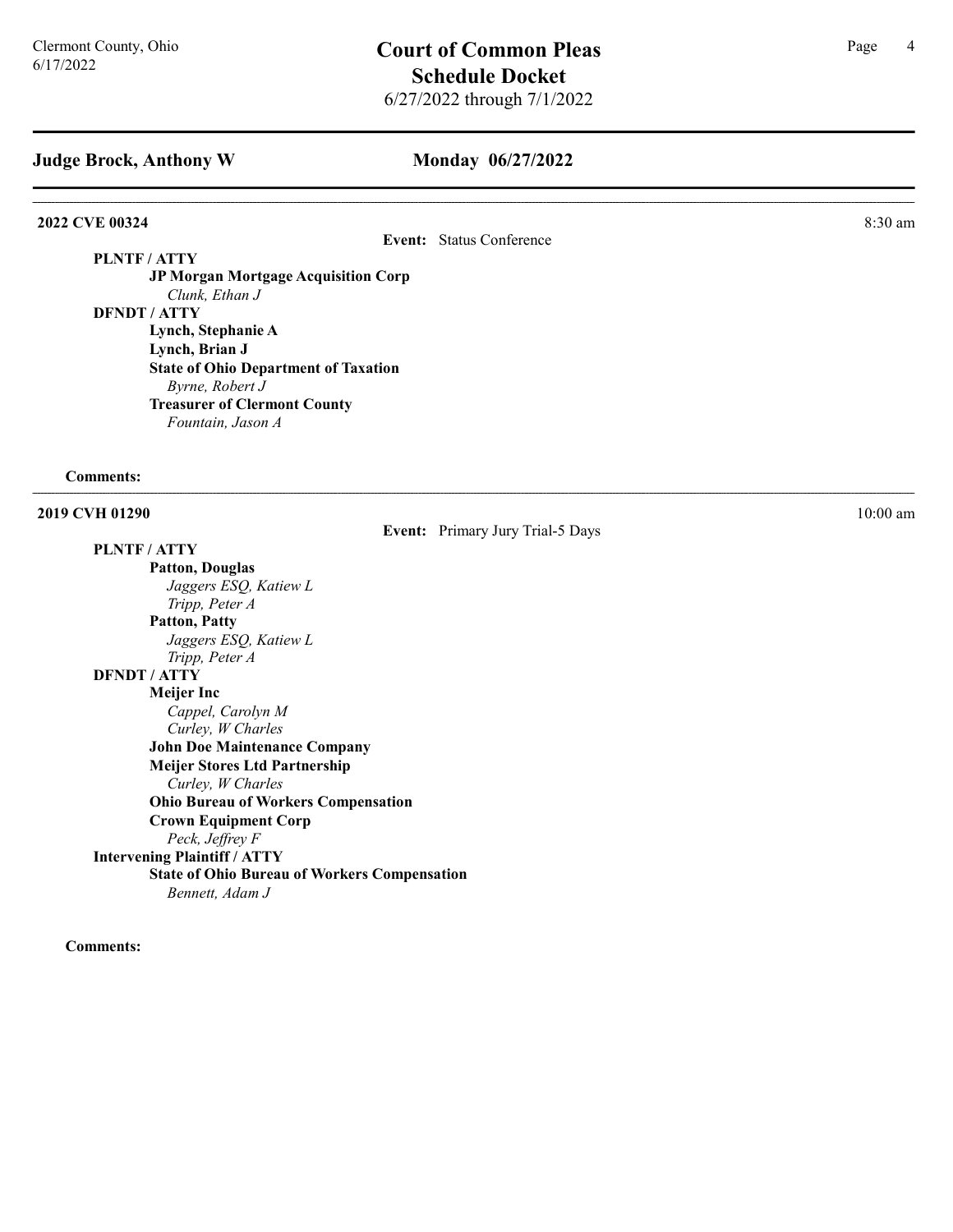### Tuesday 06/28/2022

2021 CVH 00745 8:30 am

Event: Status Conference

PLNTF / ATTY Total Quality Logistics LLC McSherry, Jeffrey P

DFNDT / ATTY US Texas Xpress LLC

Hurley, Daniel J

### Comments:

Event: Status Conference

## PLNTF / ATTY

New Rez LLC DBA Shellpoint Mortgage Servicing Fornash, Ellen L DFNDT / ATTY Carter, Paul Carter, Chantsey State of Ohio Department of Taxation Byrne, Robert J Clermont County Treasurer Fountain, Jason A

#### Comments:

### **2020 CVE 00214** 8:45 am **8:45**

### PLNTF / ATTY

Event: Status Conference

Freedom Mortgage Corporation Epling, Joshua J Hegyes, Dean K DFNDT / ATTY Huffman, Tanisha Segrist, Phoenix Woodland Streams Homeowners Association Myers, Magdalena E Treasurer of Clermont County Fountain, Jason A Auditor of Clermont County Fountain, Jason A

#### Comments:

**2022 CVE 00141** 8:30 am  $8:30 \text{ nm}$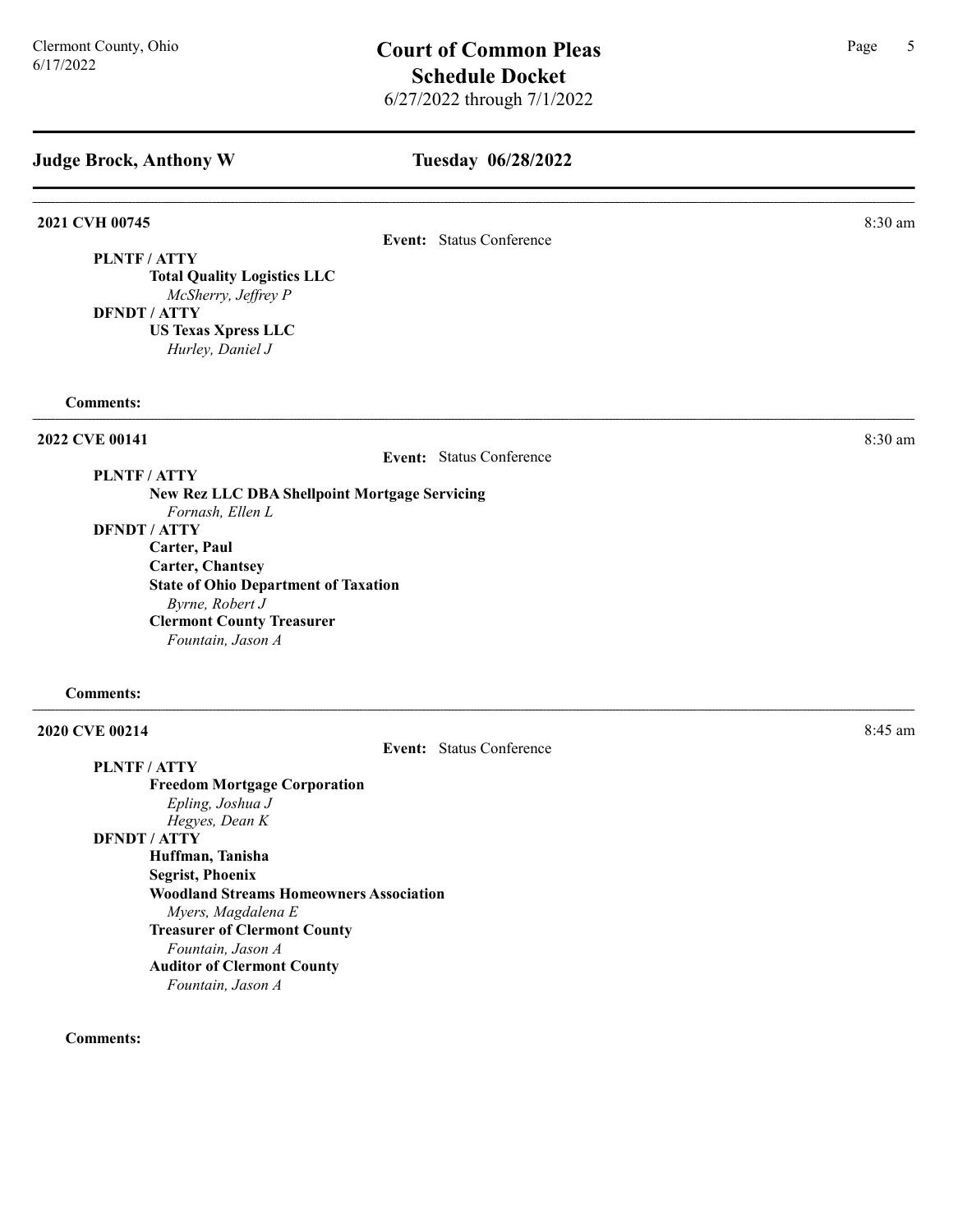PLNTF / ATTY

# Tuesday 06/28/2022

### **2021 CVH 00917** 8:45 am **8.45 am**

### Event: Status Conference

Event: Status Conference

Total Quality Logistics LLC Linneman, Daniel E DFNDT / ATTY Wisniewski, Brandon M

Sobel, Jonathan F Freeway Carriers Inc DeBlasis, Rick D

#### Comments:

#### 2021 CVH 00684 9:00 am

PLNTF / ATTY

Menkhaus, Diane Ernst, Allison K Persinger, Jason

### DFNDT / ATTY

Paeltz, Samantha Mahoney, Bryan J Ohio Department of Medicaid Mathews, S Mark

#### Comments:

### 2021 CVH 00580 9:15 am 9:25 am 9:25 am 9:25 am 9:25 am 9:25 am 9:25 am 9:25 am 9:25 am 9:25 am 9:25 am 9:25 am 9:25 am 9:25 am 9:25 am 9:25 am 9:25 am 9:25 am 9:25 am 9:25 am 9:25 am 9:25 am 9:25 am 9:25 am 9:25 am 9:25 am

PLNTF / ATTY Albreco Inc Teeters, Jeffrey R DFNDT / ATTY Mosley, Andrea Conley JR, Joseph E Bamko LLC Conley JR, Joseph E

#### Comments:

2021 CR 000951 9:30 am 9:30 am 6.9 am 6.9 am 6.9 am 6.9 am 6.9 am 6.9 am 6.9 am 6.9 am 6.9 am 6.9 am 6.9 am 6.

PLNTF / ATTY State of Ohio Sieber, Jacob DFNDT / ATTY Oneal, Cameron L Groene, Bradley

Event: Scheduling Conference

Event: Sentencing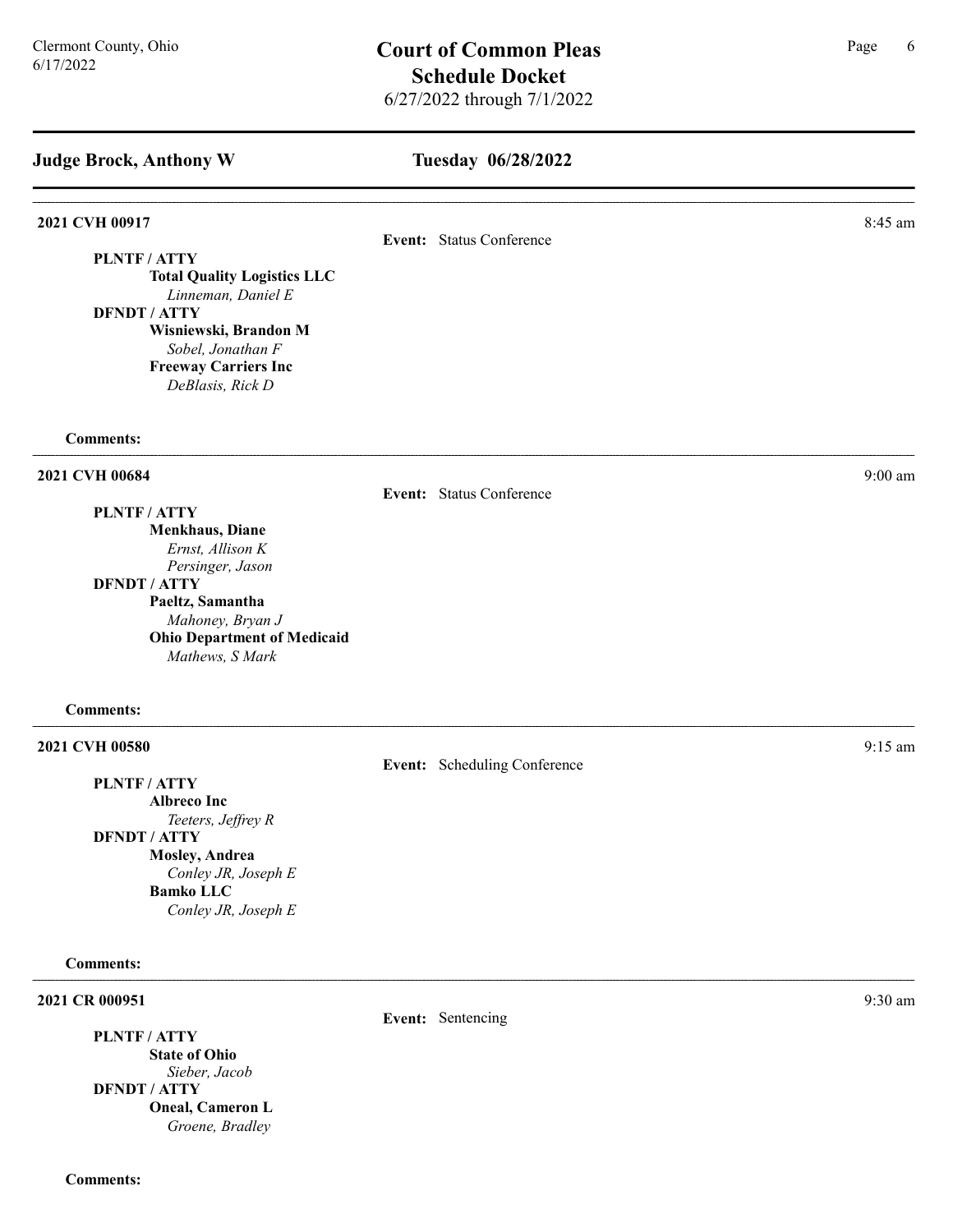## Tuesday 06/28/2022

**2019 CVH 01290** 10:00 am **10:00 am** 

Event: Primary Jury Trial-5 Days

PLNTF / ATTY Patton, Douglas Jaggers ESQ, Katiew L Tripp, Peter A Patton, Patty Jaggers ESQ, Katiew L Tripp, Peter A DFNDT / ATTY Meijer Inc Cappel, Carolyn M Curley, W Charles John Doe Maintenance Company Meijer Stores Ltd Partnership Curley, W Charles Ohio Bureau of Workers Compensation Crown Equipment Corp Peck, Jeffrey F Intervening Plaintiff / ATTY State of Ohio Bureau of Workers Compensation Bennett, Adam J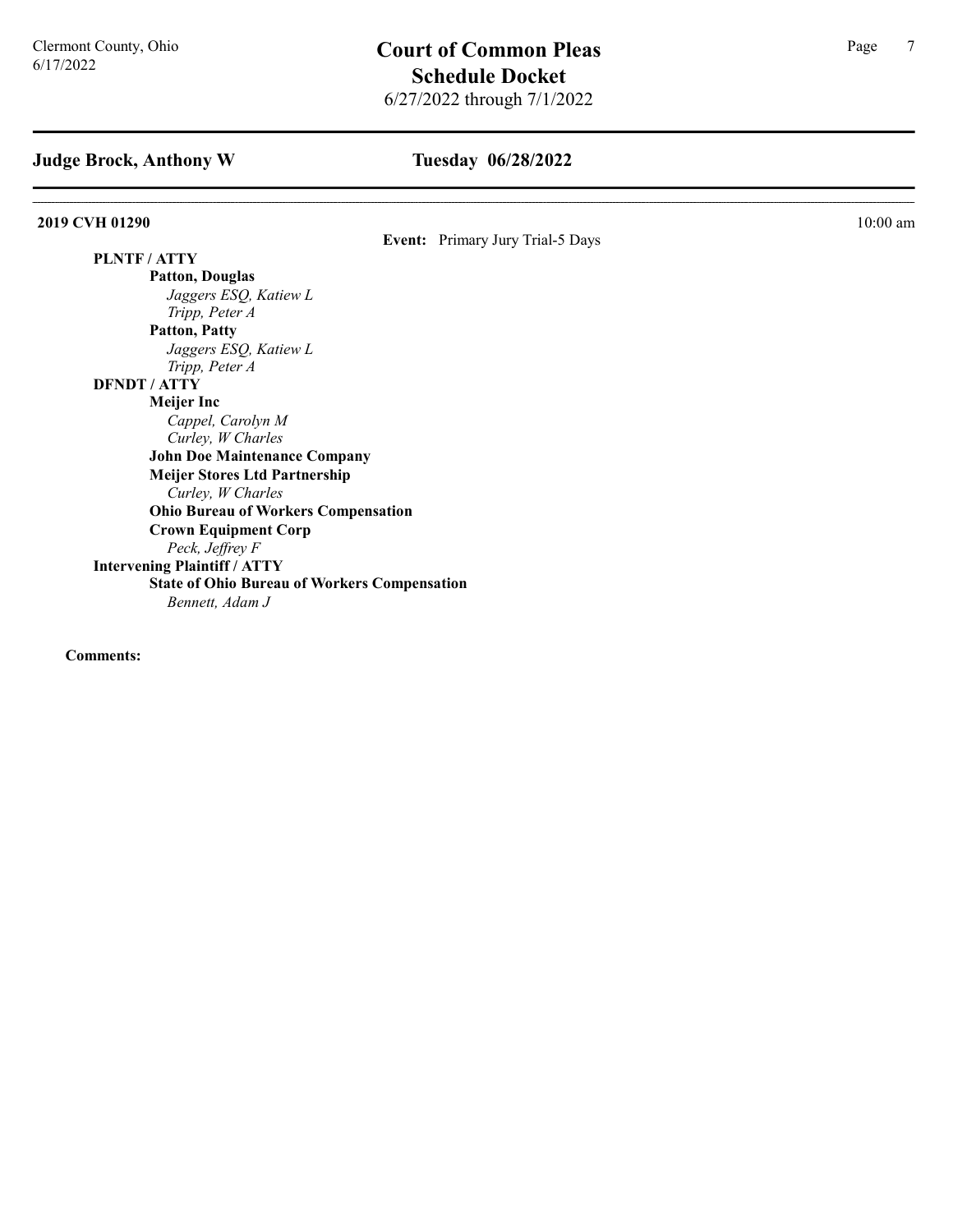| <b>Judge Brock, Anthony W</b>                                                                                                                                                           | <b>Wednesday 06/29/2022</b> |           |
|-----------------------------------------------------------------------------------------------------------------------------------------------------------------------------------------|-----------------------------|-----------|
| 2021 CR 001167                                                                                                                                                                          | Event: Pre-Trial            | 8:30 am   |
| PLNTF / ATTY<br><b>State of Ohio</b><br>Sieber, Jacob<br><b>DFNDT / ATTY</b><br>Rigg, Daniel C<br>Pedersen, Julie                                                                       |                             |           |
| <b>Comments:</b>                                                                                                                                                                        |                             |           |
| 2022 CVC 00222                                                                                                                                                                          | Event: Status Conference    | 8:30 am   |
| PLNTF / ATTY<br>Shebesta, William<br>Wyatt, Derrick A<br><b>DFNDT / ATTY</b><br><b>Bailey, Ashley</b><br><b>Homeowners Insurance Company</b><br>Mitchell, Nicole A                      |                             |           |
| <b>Comments:</b>                                                                                                                                                                        |                             |           |
| 2022 CVH 00212                                                                                                                                                                          | Event: Status Conference    | 8:30 am   |
| PLNTF / ATTY<br>Norman, Brian Van<br>Rutter, Robert P<br>Norman, Karen Van<br>Rutter, Robert P<br><b>DFNDT / ATTY</b><br><b>United Services Automobile Association</b><br>Kita, Kevin W |                             |           |
| <b>Comments:</b>                                                                                                                                                                        |                             |           |
| 2021 CR 000968<br>PLNTF / ATTY<br><b>State of Ohio</b>                                                                                                                                  | Event: Sentencing           | $9:00$ am |
| Sieber, Jacob<br><b>DFNDT / ATTY</b><br><b>Quinn, Matthew Tyler</b>                                                                                                                     |                             |           |

Pedersen, Julie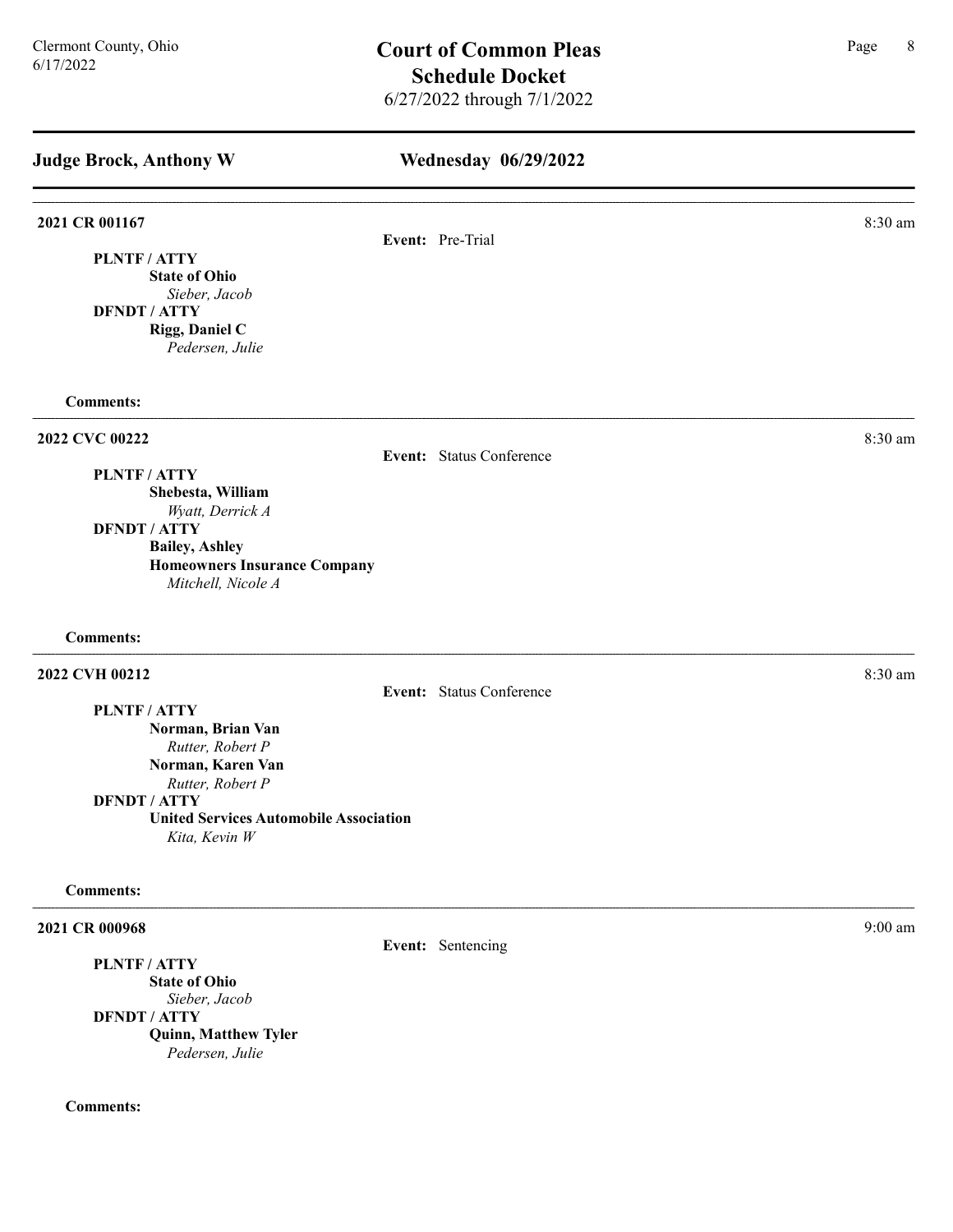| <b>Judge Brock, Anthony W</b>                       | <b>Wednesday 06/29/2022</b>      |            |
|-----------------------------------------------------|----------------------------------|------------|
| 2016 MISC 00004                                     | Event: ARRAIGNMENTS              | $10:00$ am |
| MISC CRJ / ATTY                                     |                                  |            |
| <b>Comments:</b>                                    |                                  |            |
| 2019 CVH 01290                                      |                                  | $10:00$ am |
|                                                     | Event: Primary Jury Trial-5 Days |            |
| PLNTF / ATTY                                        |                                  |            |
| <b>Patton, Douglas</b>                              |                                  |            |
| Jaggers ESQ, Katiew L                               |                                  |            |
| Tripp, Peter A                                      |                                  |            |
| <b>Patton, Patty</b>                                |                                  |            |
| Jaggers ESQ, Katiew L                               |                                  |            |
| Tripp, Peter A<br><b>DFNDT / ATTY</b>               |                                  |            |
| <b>Meijer Inc</b>                                   |                                  |            |
| Cappel, Carolyn M                                   |                                  |            |
| Curley, W Charles                                   |                                  |            |
| <b>John Doe Maintenance Company</b>                 |                                  |            |
| <b>Meijer Stores Ltd Partnership</b>                |                                  |            |
| Curley, W Charles                                   |                                  |            |
| <b>Ohio Bureau of Workers Compensation</b>          |                                  |            |
| <b>Crown Equipment Corp</b>                         |                                  |            |
| Peck, Jeffrey F                                     |                                  |            |
| <b>Intervening Plaintiff / ATTY</b>                 |                                  |            |
| <b>State of Ohio Bureau of Workers Compensation</b> |                                  |            |
| Bennett, Adam J                                     |                                  |            |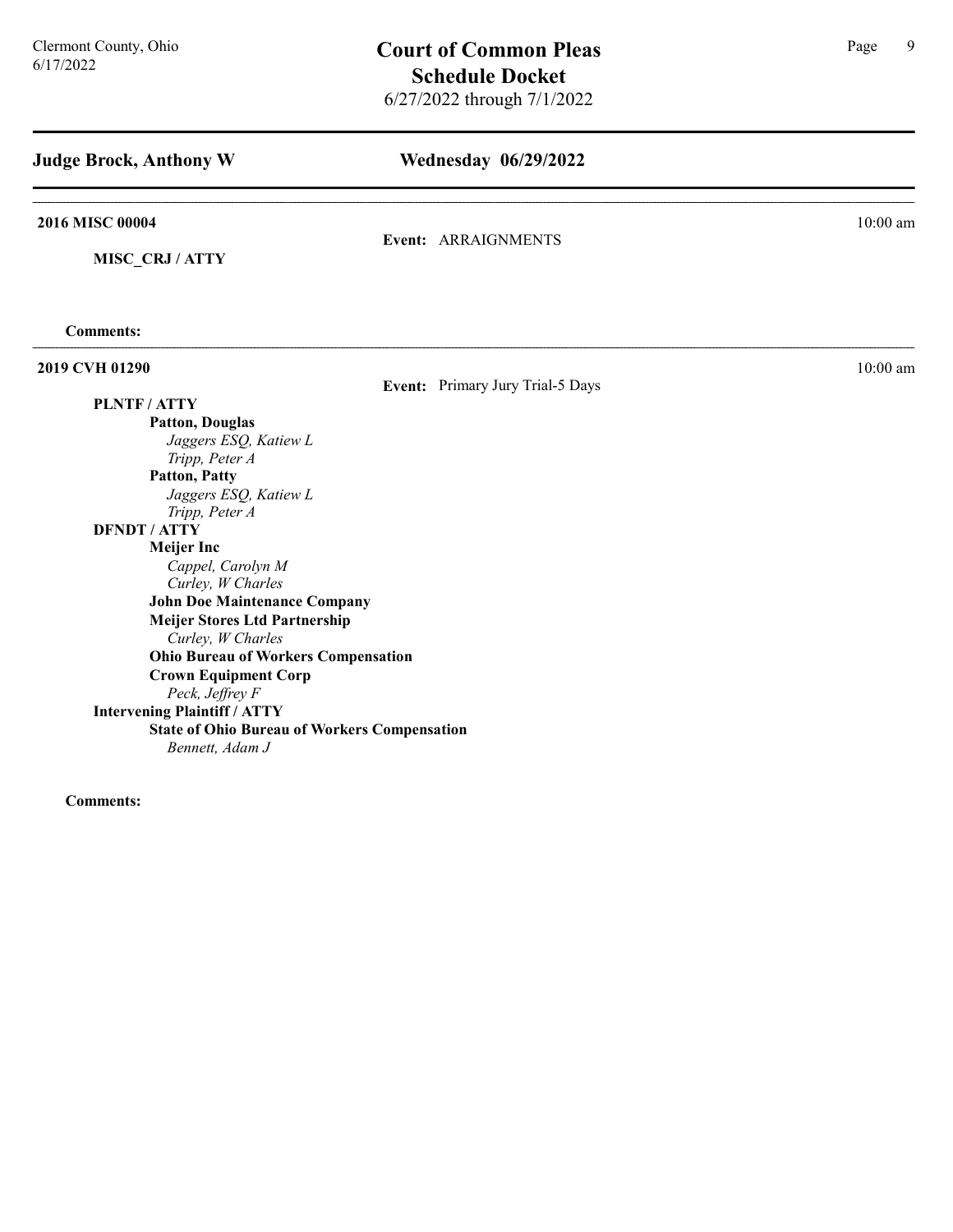| <b>Judge Brock, Anthony W</b>                       | Thursday 06/30/2022          |         |
|-----------------------------------------------------|------------------------------|---------|
| 2021 CR 000176                                      | Event: Plea or Trial Setting | 8:30 am |
| PLNTF / ATTY                                        |                              |         |
| <b>State of Ohio</b>                                |                              |         |
| Sieber, Jacob<br><b>DFNDT / ATTY</b>                |                              |         |
| Lawson, Angela M                                    |                              |         |
| Rubenstein, Louis                                   |                              |         |
| with 22CR201 Pre Trial<br><b>Comments:</b>          |                              |         |
| 2021 CVH 00754                                      |                              | 8:30 am |
| PLNTF/ATTY                                          | Event: Hearing on Entry      |         |
| Duncanson, Alyssa                                   |                              |         |
| Mordino, Joseph T                                   |                              |         |
| Duncanson, Nicholas                                 |                              |         |
| Mordino, Joseph T                                   |                              |         |
| Duncanson, Brian                                    |                              |         |
| Mordino, Joseph T<br>Duncanson, Lilliana            |                              |         |
| Mordino, Joseph T                                   |                              |         |
| <b>DFNDT / ATTY</b>                                 |                              |         |
| <b>Geico Advantage Ins Co</b>                       |                              |         |
| Beck, Ryan C                                        |                              |         |
| <b>John Doe</b>                                     |                              |         |
| <b>Comments:</b>                                    |                              |         |
| 2022 CR 000201                                      |                              | 8:30 am |
|                                                     | Event: Pre-Trial             |         |
| PLNTF / ATTY<br><b>State of Ohio</b>                |                              |         |
| Sieber, Jacob                                       |                              |         |
| <b>DFNDT / ATTY</b>                                 |                              |         |
| Lawson, Angela Marie<br>Rubenstein, Louis           |                              |         |
| with Plea/Trial Setting 21CR176<br><b>Comments:</b> |                              |         |
| 2022 CR 000282                                      |                              | 8:30 am |
| PLNTF / ATTV                                        | Event: Plea or Trial Setting |         |

PLNTF / ATTY State of Ohio Sieber, Jacob DFNDT / ATTY Bilby, Charles Adam Huddleston, Emily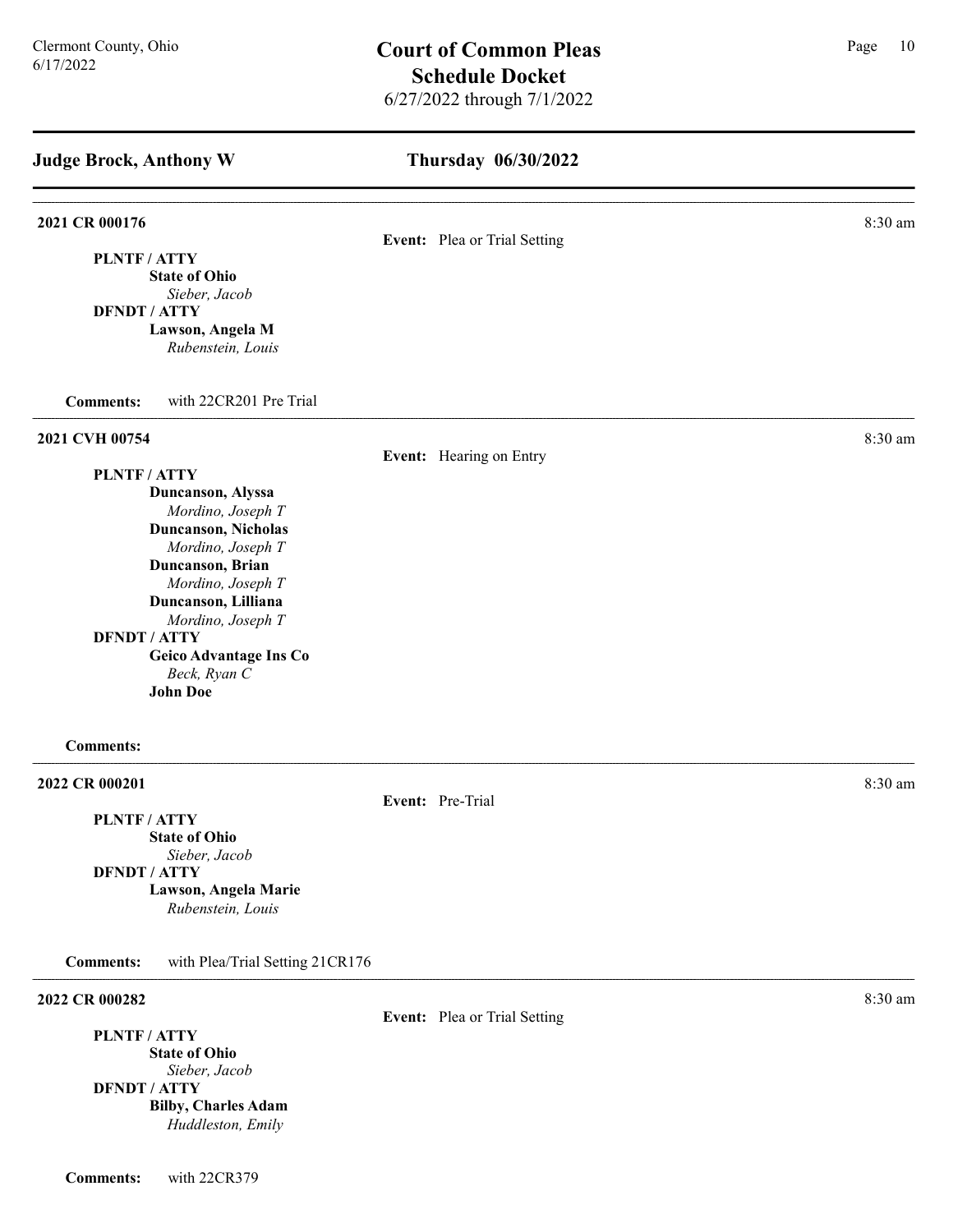| <b>Judge Brock, Anthony W</b>                                                                          | Thursday 06/30/2022          |         |  |
|--------------------------------------------------------------------------------------------------------|------------------------------|---------|--|
| 2022 CR 000379<br>PLNTF / ATTY<br><b>State of Ohio</b><br>Sieber, Jacob                                | Event: Plea or Trial Setting | 8:30 am |  |
| <b>DFNDT / ATTY</b><br><b>Bilby, Charles A</b><br>Huddleston, Emily                                    |                              |         |  |
| <b>Comments:</b><br>with 22CR282                                                                       |                              |         |  |
| 2022 CR 000534<br>PLNTF / ATTY                                                                         | Event: Pre-Trial             | 8:30 am |  |
| <b>State of Ohio</b><br>Sieber, Jacob<br><b>DFNDT / ATTY</b><br>Hacker, Rebecca L<br>Huddleston, Emily |                              |         |  |
| <b>Comments:</b>                                                                                       |                              |         |  |
| 2022 CVE 00362                                                                                         | Event: Status Conference     | 8:30 am |  |
| PLNTF / ATTY<br><b>Amelia Park Homeowners Assn</b><br>Edwards, Cassaundra L                            |                              |         |  |
| <b>DFNDT / ATTY</b><br>Moore, Dale<br>Moore, Mary                                                      |                              |         |  |
| <b>Clermont County Treasurer</b><br>Fountain, Jason A<br><b>NVR</b> Inc                                |                              |         |  |
| <b>Caliber Home Loans, Inc</b><br>Fischer, Cynthia M<br><b>State of Ohio</b><br>Peters, Laura L        |                              |         |  |
| <b>Comments:</b>                                                                                       |                              |         |  |
| 2021 CR 000905                                                                                         | Event: Sentencing            | 9:00 am |  |

PLNTF / ATTY State of Ohio Sieber, Jacob DFNDT / ATTY Waddell, Russell Bernard Pedersen, Julie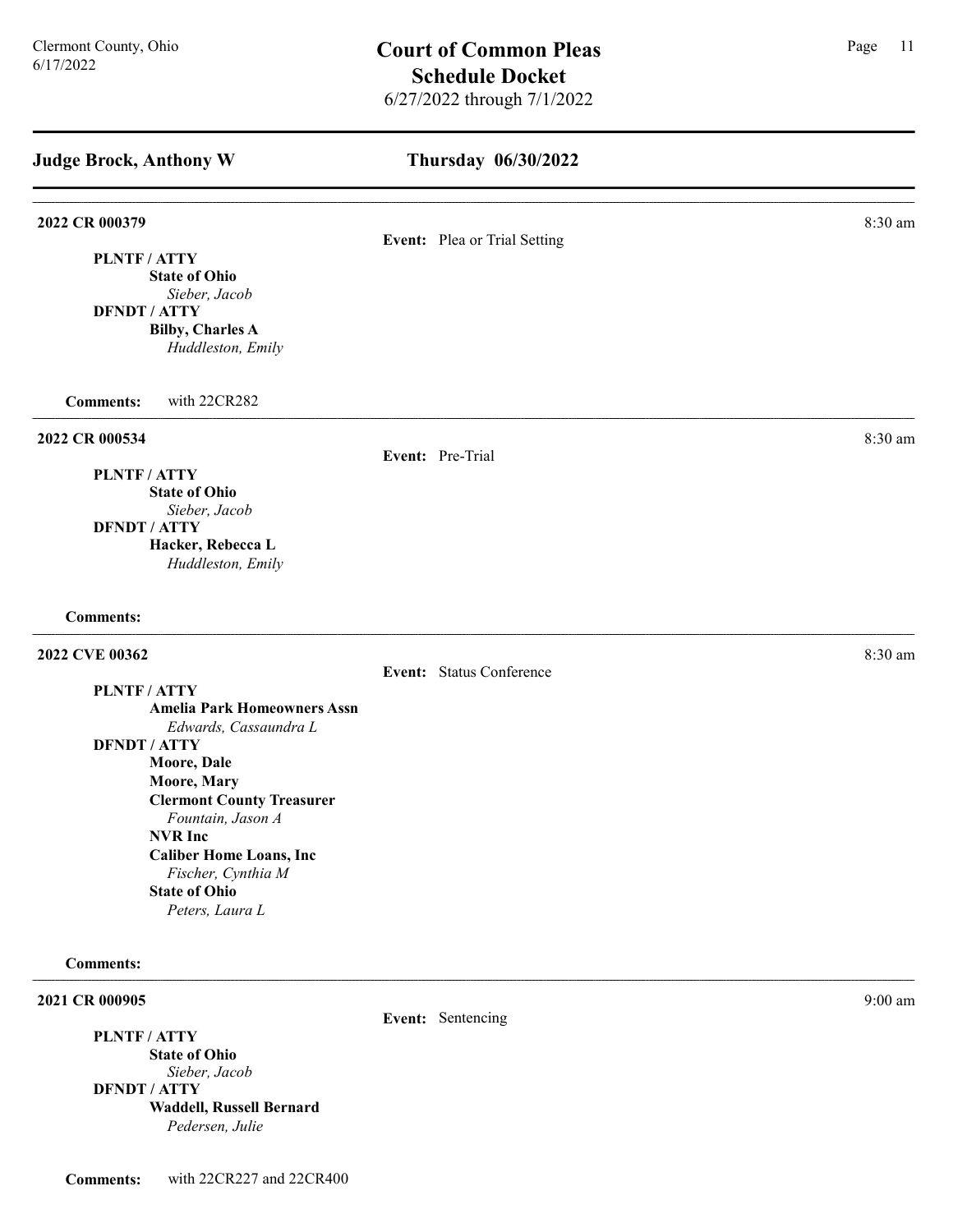| <b>Judge Brock, Anthony W</b>                                                                                                                  | Thursday 06/30/2022 |           |
|------------------------------------------------------------------------------------------------------------------------------------------------|---------------------|-----------|
| 2022 CR 000211<br>PLNTF / ATTY<br><b>State of Ohio</b><br>Sieber, Jacob<br><b>DFNDT / ATTY</b><br>Perry, Kordale Kavaun                        | Event: Sentencing   | 9:00 am   |
| Huddleston, Emily<br><b>Comments:</b>                                                                                                          |                     |           |
| 2022 CR 000227<br>PLNTF / ATTY<br><b>State of Ohio</b><br>Sieber, Jacob<br><b>DFNDT / ATTY</b><br><b>Waddell, Russell B</b><br>Pedersen, Julie | Event: Sentencing   | $9:00$ am |
| <b>Comments:</b><br>with 21CR905 and 22CR400                                                                                                   |                     |           |
| 2022 CR 000400<br>PLNTF / ATTY<br><b>State of Ohio</b><br>Sieber, Jacob<br><b>DFNDT / ATTY</b><br>Waddell, Russell Bernard<br>Pedersen, Julie  | Event: Sentencing   | $9:00$ am |

Comments: with 21CR905 and 22CR227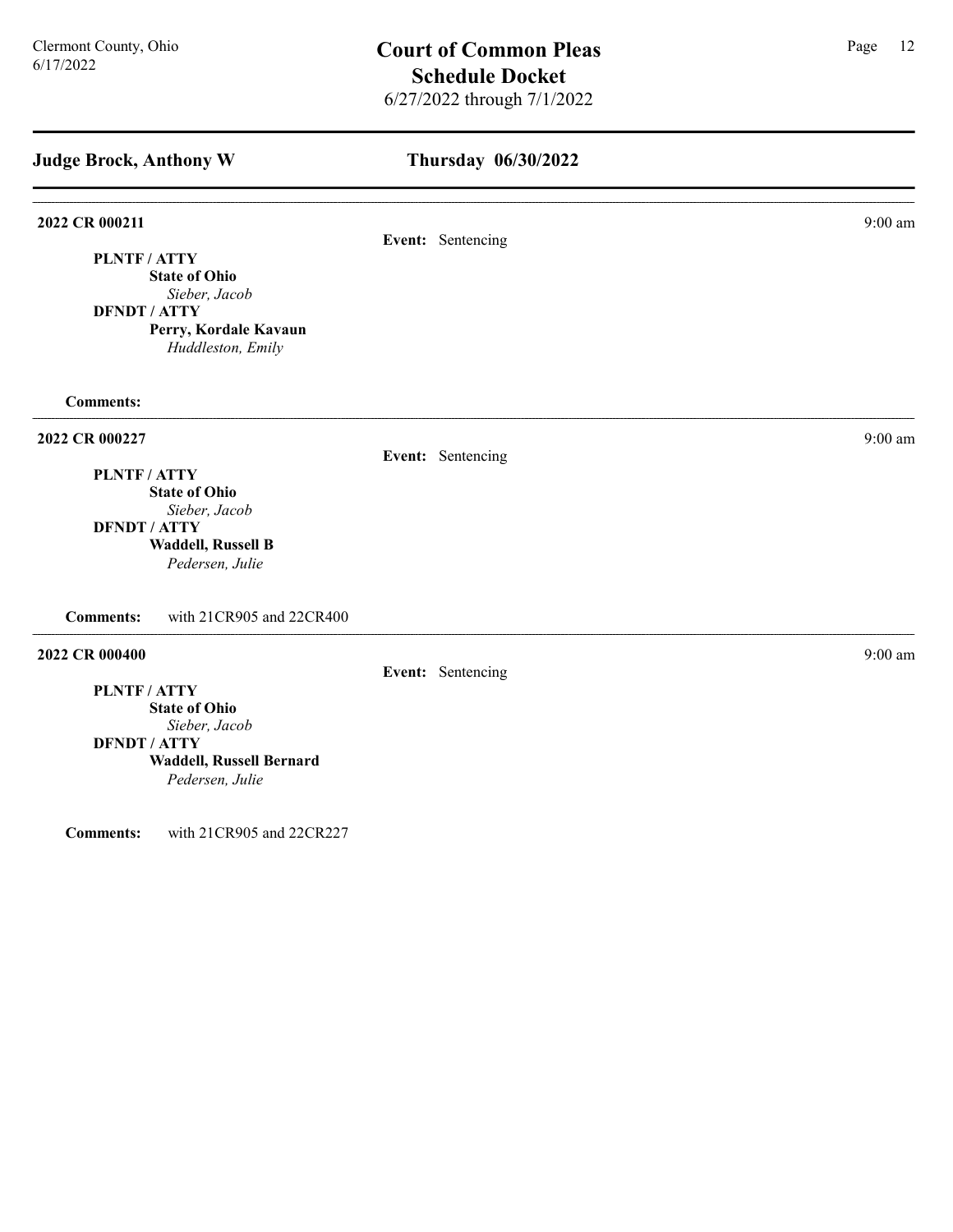## Thursday 06/30/2022

#### **2019 CVH 01290** 10:00 am **10:00 am**

Event: Primary Jury Trial-5 Days

PLNTF / ATTY Patton, Douglas Jaggers ESQ, Katiew L Tripp, Peter A Patton, Patty Jaggers ESQ, Katiew L Tripp, Peter A DFNDT / ATTY Meijer Inc Cappel, Carolyn M Curley, W Charles John Doe Maintenance Company Meijer Stores Ltd Partnership Curley, W Charles Ohio Bureau of Workers Compensation Crown Equipment Corp Peck, Jeffrey F Intervening Plaintiff / ATTY State of Ohio Bureau of Workers Compensation Bennett, Adam J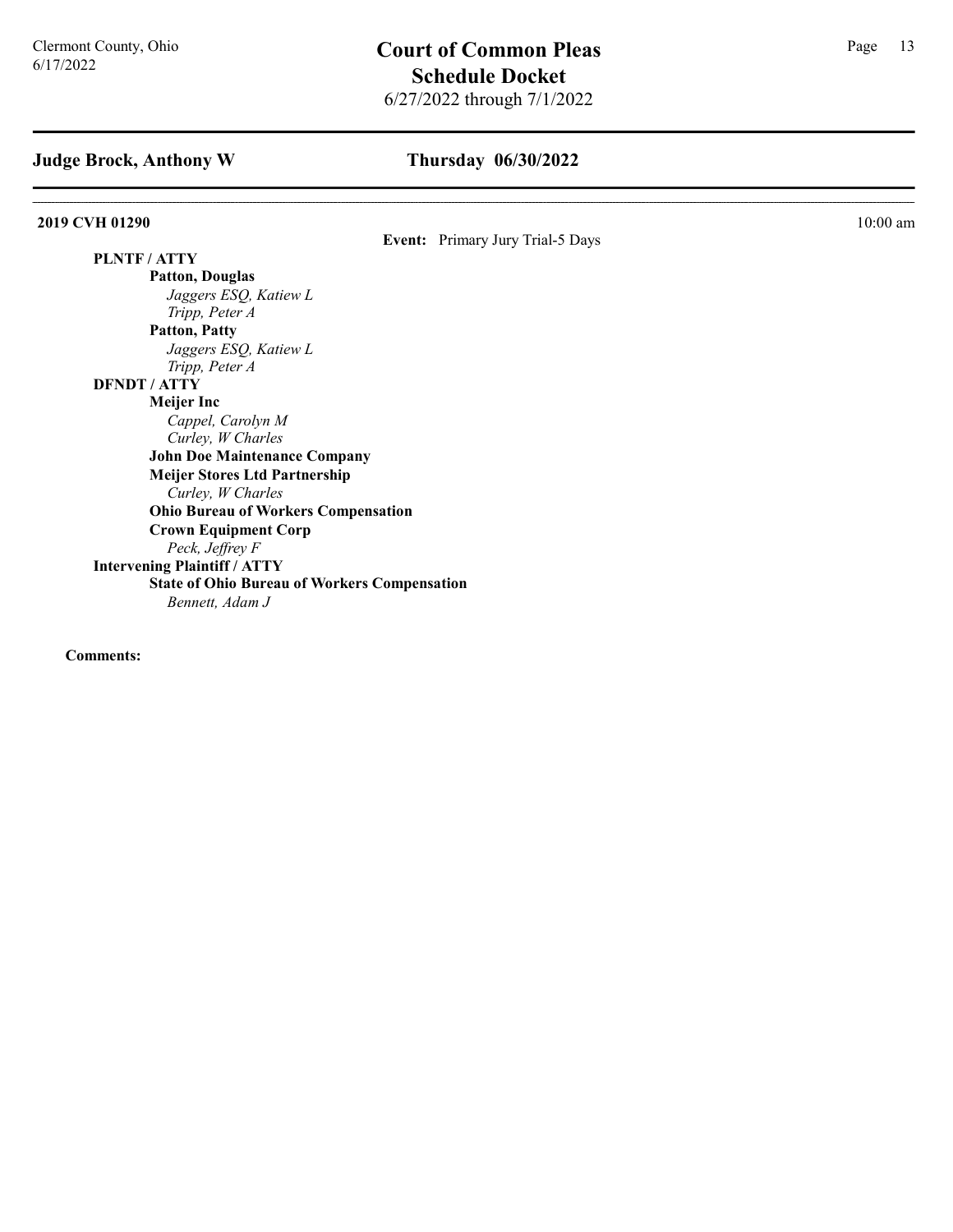# Friday 07/1/2022

| 2021 CVH 00985                                                                                                                                                                                                          | Event: Status Conference                             | 8:30 am |
|-------------------------------------------------------------------------------------------------------------------------------------------------------------------------------------------------------------------------|------------------------------------------------------|---------|
| PLNTF / ATTY<br><b>Conover, Laurence R</b><br>Rogers, Charles F<br>Conover, Patrica A<br>Rogers, Charles F<br><b>DFNDT / ATTY</b><br>Seitz, Susan Day<br>Gibson, Jessica D<br>Zehn, Michael                             |                                                      |         |
| <b>Comments:</b>                                                                                                                                                                                                        |                                                      |         |
| 2022 CR 000210<br>PLNTF / ATTY<br><b>State of Ohio</b><br>Sieber, Jacob<br><b>DFNDT / ATTY</b><br>Riley, Laura B<br>Kelly, Robert G                                                                                     | Event: Motion for Intervention in Lieu of Conviction | 8:30 am |
| <b>Comments:</b>                                                                                                                                                                                                        |                                                      |         |
| 2022 CVE 00359<br>PLNTF / ATTY<br><b>Fifth Third Bank National Association</b><br>Clunk, Ethan J<br><b>DFNDT / ATTY</b><br>Back, Georgia A<br>Back, P Bryan<br><b>Treasurer of Clermont County</b><br>Fountain, Jason A | Event: Status Conference                             | 8:30 am |
| <b>Comments:</b>                                                                                                                                                                                                        |                                                      |         |
| 2022 CVH 00003<br>PLNTF / ATTY                                                                                                                                                                                          | Event: Status Conference                             | 8:30 am |

Wilson, Deborah Thompson, Robert L DFNDT / ATTY RWOH Inc Cannane, Stephanie Hand Sandy, James W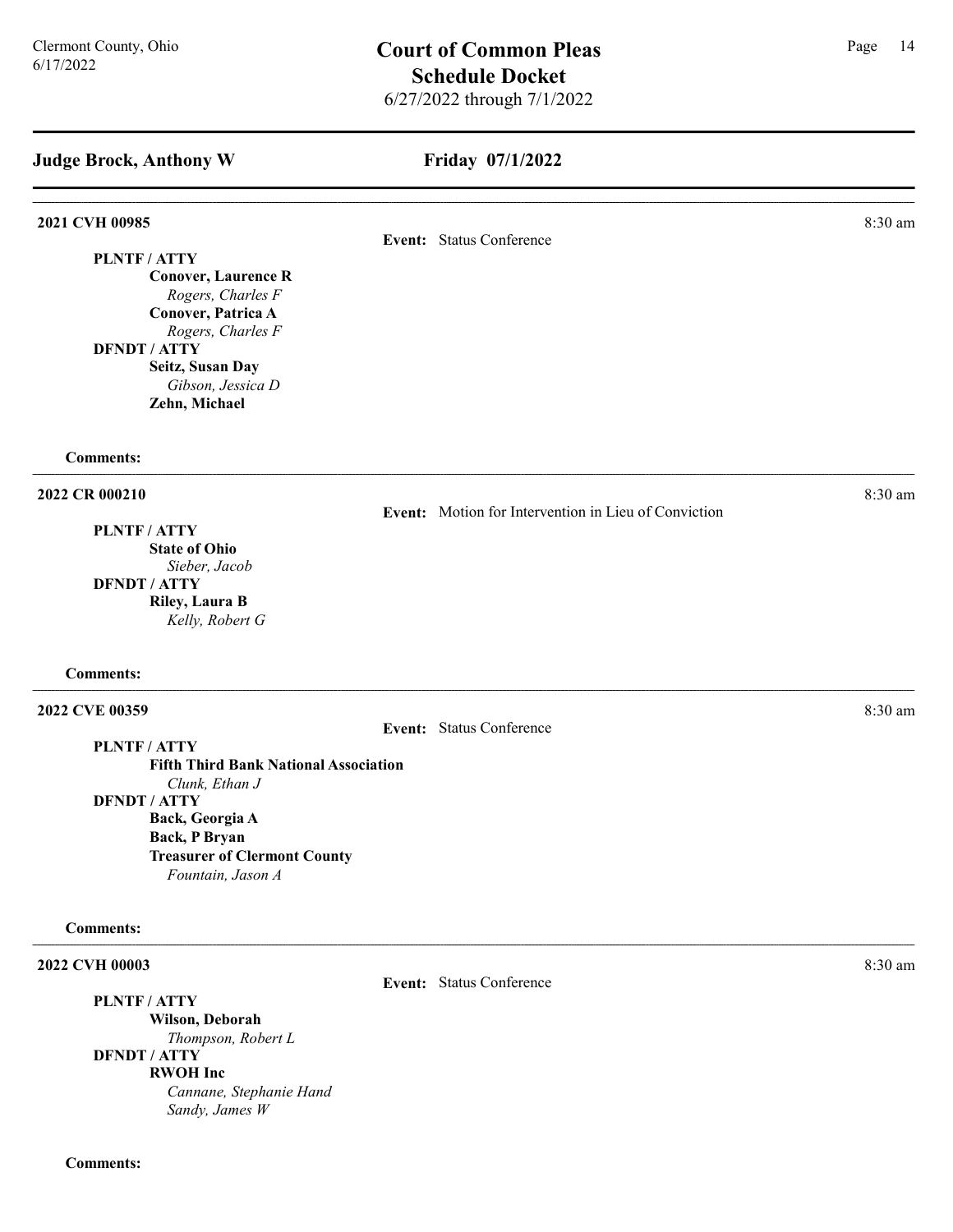| <b>Judge Brock, Anthony W</b>        | Friday 07/1/2022    |                    |
|--------------------------------------|---------------------|--------------------|
| 2022 CR 000339                       | Event: Sentencing   | $9:00$ am          |
| PLNTF/ATTY                           |                     |                    |
| <b>State of Ohio</b>                 |                     |                    |
| Sieber, Jacob                        |                     |                    |
| <b>DFNDT / ATTY</b>                  |                     |                    |
| <b>Neal, Dwayne Daniel</b>           |                     |                    |
| Pedersen, Julie                      |                     |                    |
| with 22CR377<br><b>Comments:</b>     |                     |                    |
| 2022 CR 000377                       |                     | $9:00~\mathrm{am}$ |
|                                      | Event: Sentencing   |                    |
| PLNTF/ATTY                           |                     |                    |
| <b>State of Ohio</b>                 |                     |                    |
| Sieber, Jacob<br><b>DFNDT / ATTY</b> |                     |                    |
| <b>Neal, Dwayne</b>                  |                     |                    |
| Pedersen, Julie                      |                     |                    |
|                                      |                     |                    |
| <b>Comments:</b><br>with 22CR339     |                     |                    |
| 2016 MISC 00004                      |                     | $10:00$ am         |
| MISC_CRJ/ATTY                        | Event: ARRAIGNMENTS |                    |
|                                      |                     |                    |